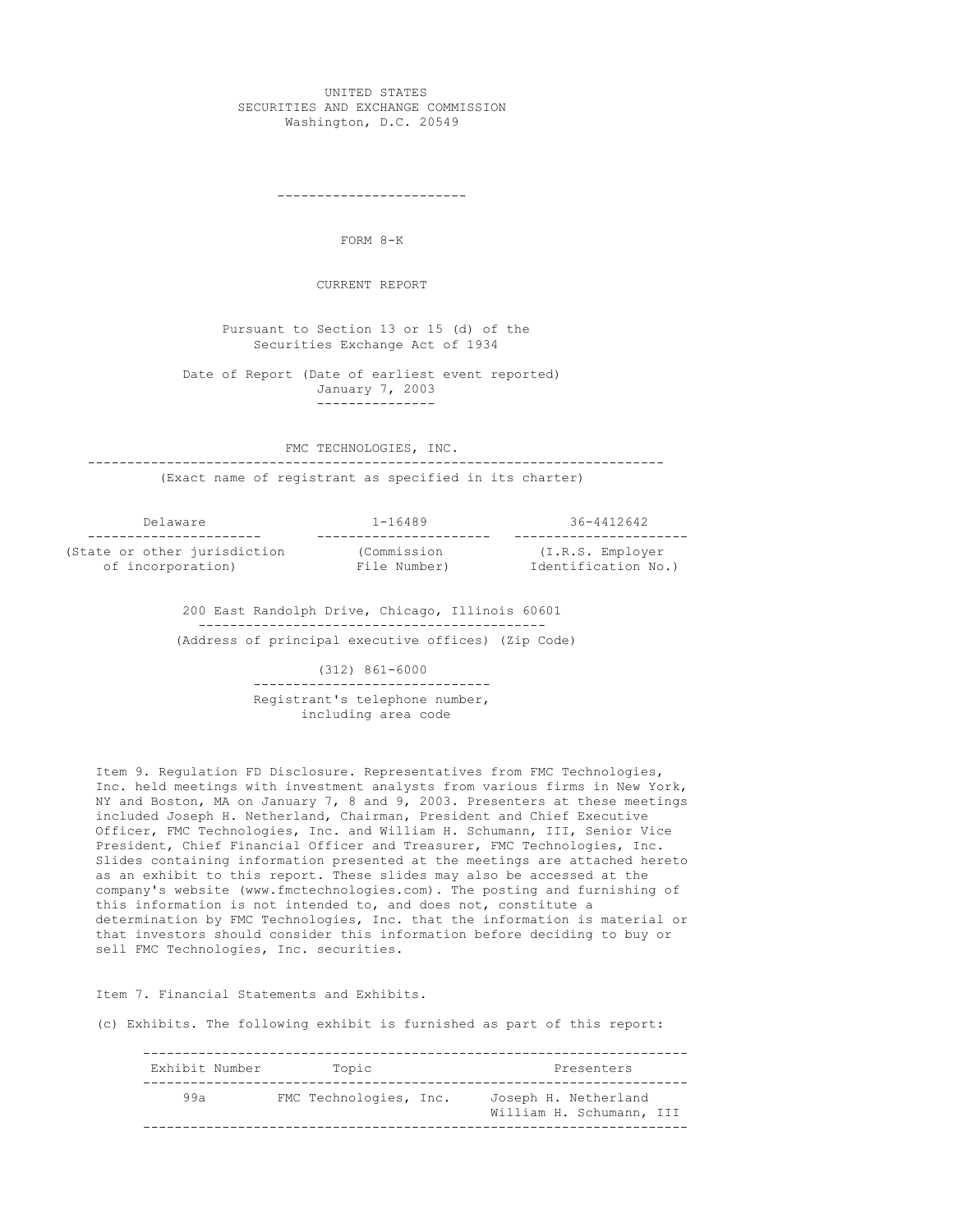# SIGNATURE

Pursuant to the requirements of the Securities Exchange Act of 1934, the Registrant has duly caused this report to be signed on its behalf by the undersigned thereunto duly authorized.

FMC TECHNOLOGIES, INC.

By /s/ Jeffrey W. Carr --------------------- Jeffrey W. Carr Vice President, General Counsel and Secretary

Date: January 6, 2003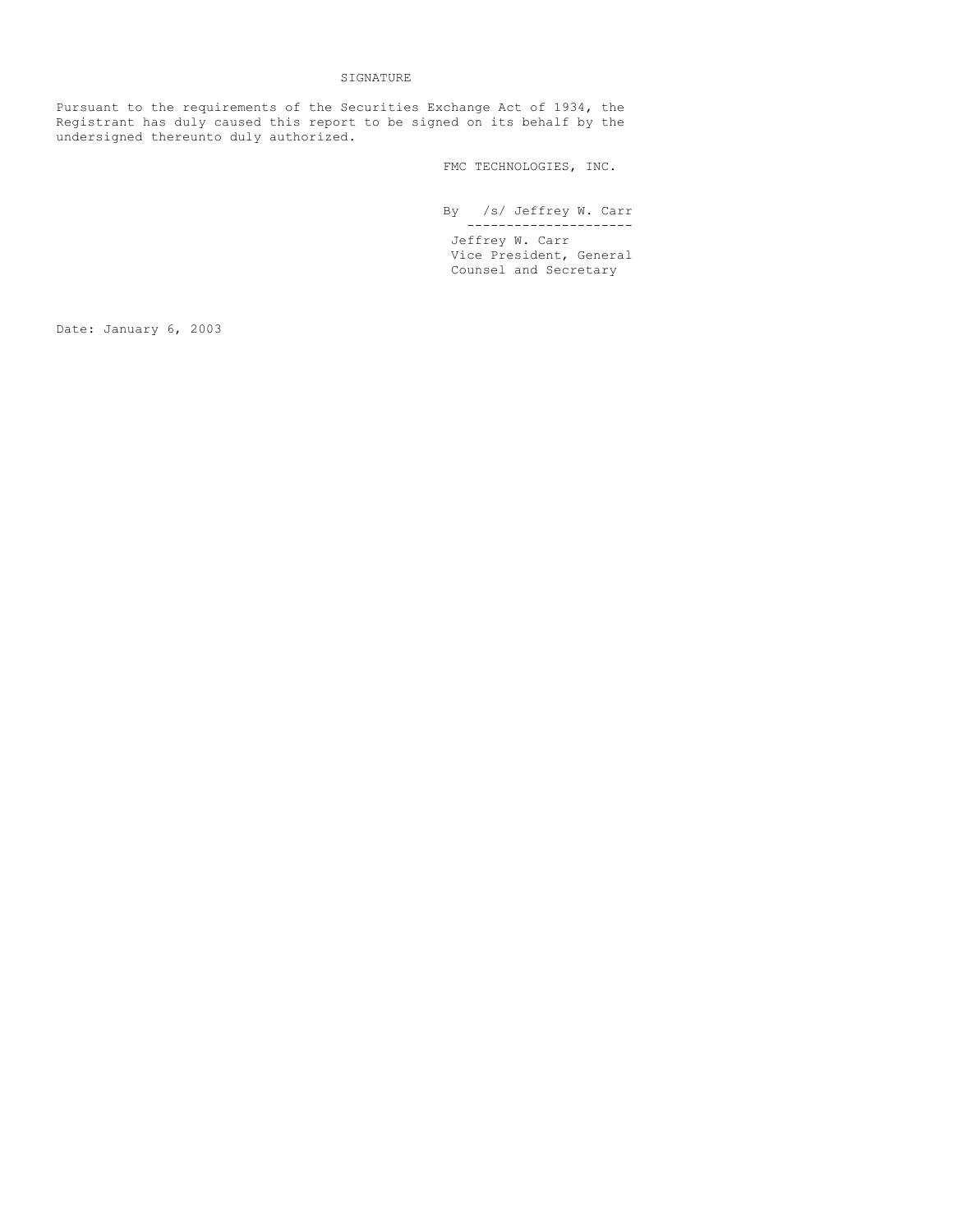FMC Technologies

January 2003

Presenters:<br>Joe Netherland Chairman & CEO<br>SVP & CFO Bill Schumann

Investor Relations Contact: David W. Grzebinski, CFA Ph: (312) 861-6414 David.Grzebinski@FMCTI.com

[3 Photos of Equipment]

These slides and the accompanying presentation contain "forward-looking" statements, which represent management's best judgment as of the date hereof based on information currently available. Actual results of the Company may differ materially from those contained in the forward-looking statements. Additional information concerning factors that may cause results to materially differ from those in the forward-looking statements is contained in the Company's periodic reports filed under the Securities Exchange Act of 1934. The Company undertakes no obligation to update or revise these forward-looking statements to reflect new events or uncertainties.

Slide 2 FMC Technologies at a Glance

FMC Technologies is a global leader in the design, manufacture and supply of mission-critical technology for the energy, food and aviation industries

[4 photos of equipment]

- Energy Production Systems
	- . Subsea Trees
	- . Surface Wellheads
	- . Manifolds
	- . Control Systems
	- . Floating Production Systems

Energy Processing Systems

- . Fluid Control
- . Loading Systems
- . Measurement Solutions

FoodTech

- . Citrus Extractor
- . Freezing Systems
- . Sterilization Systems
- . Convenience Food Systems

Airport Systems

- . Loaders
- . Deicers
- . Passenger Boarding Bridges

2002 Revenues 3/rd/ Quarter-to-Date

| [Pie Chart] |                           |      |
|-------------|---------------------------|------|
|             | Energy Production Systems | 4.5% |
|             | Energy Processing Systems | 19%  |
| FoodTech    |                           | 24%  |
|             | Airport Systems           | 12%  |

FMC Technologies

FMC Technologies Exhibit 99a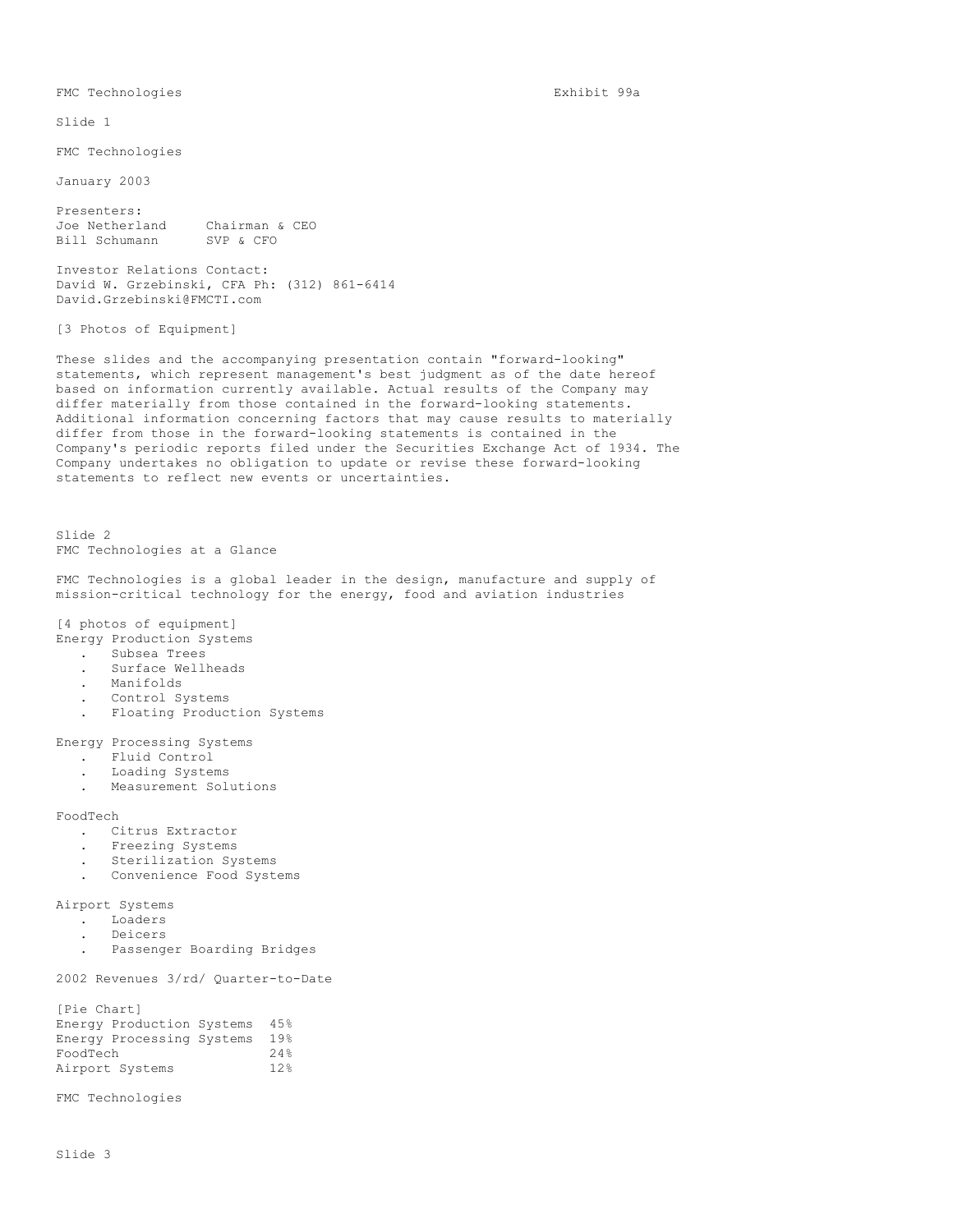#### FMC Technologies

[1 photo of equipment] . Leading technology and industry positions across major product lines . Leader in growing subsea and deepwater market

. Proven track record of growth with high return on capital

FMC Technologies

Slide 4

Leading Technologies and Industry Positions

#1 Positions

- . Subsea Systems (trees, manifolds, controls and tie-in systems)
- . Fluid control equipment
- . Loading systems
- . Food processing technologies
- . Airline ground equipment

[4 photos of equipment]

FMC Technologies

Slide 5

Leading Technologies and Industry Positions

- #2 Positions
- . Surface and platform trees
- . Floating production
- . Measurement solutions
- . Convenience food systems
- [3 photos of equipment]

FMC Technologies

Slide 6

FMC Technologies

- . Leading technology and industry positions across major product lines
- . Leader in growing subsea and deepwater market
- . Proven track record of growth with high return on capital

[3 photos of equipment]

FMC Technologies

Slide 7

Leading Deepwater/Subsea Position

- . Broadest subsea systems capabilities within our peer group
- . Leader in deepwater technology
- . Growing market
- . Well positioned with the major subsea E&P companies
- . Well positioned in major producing basins

FMC Technologies

Slide 8 Subsea Systems Capabilities

[Color Illustrations]

Metering & Control Systems Surface Well Systems Subsea Drilling Systems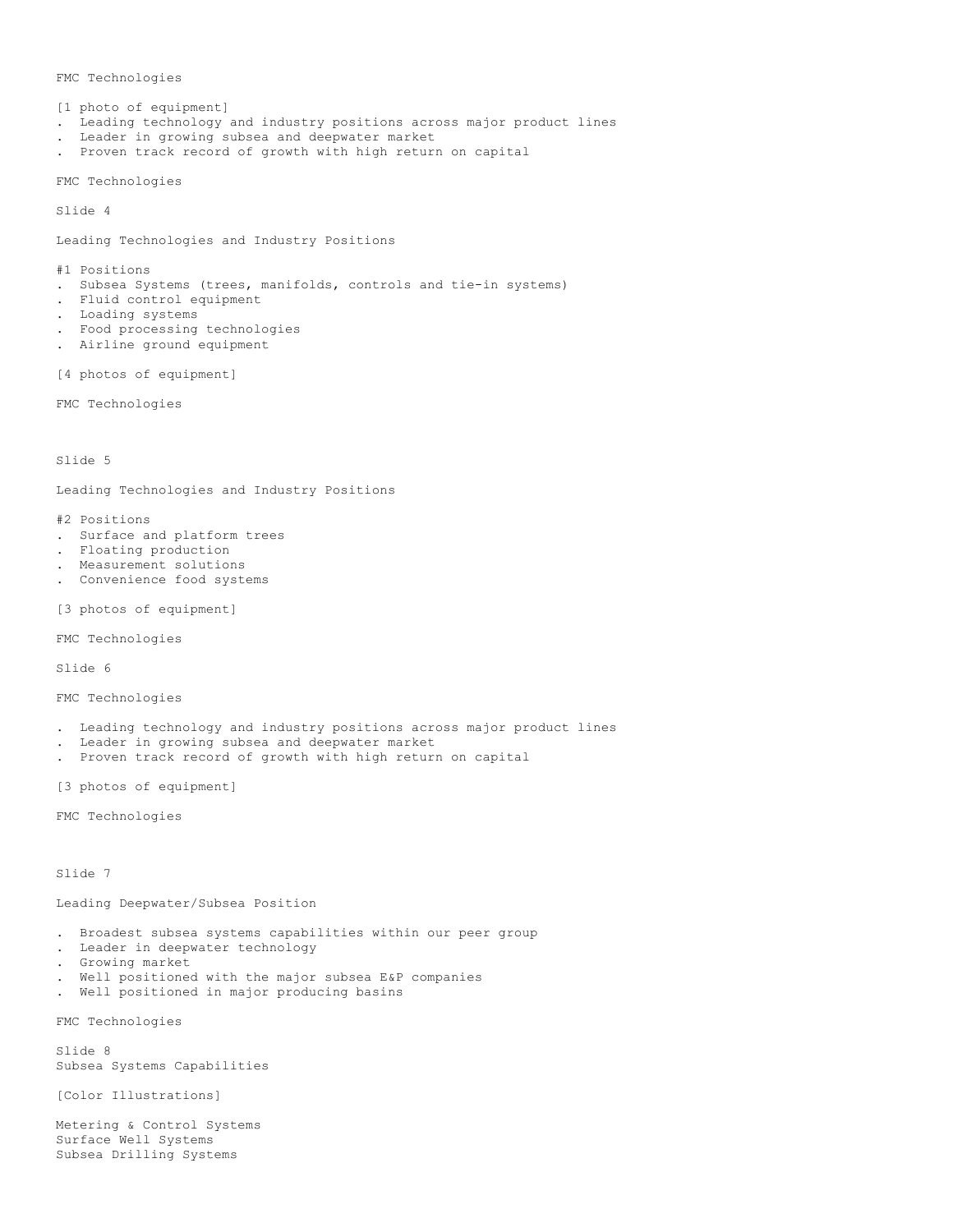Light Well Intervention Tension Leg Platforms Floating Production Storage & Offloading Vessels Turret Mooring Systems Standard Subsea Trees Subsea Processing Smart Well Control Systems Subsea Template Systems ROV Tie-In Systems Subsea Manifold Guidelineless Deepwater Trees

FMC Technologies

Slide 9

Strong Deepwater Track Record [Graph]

| 1980 | Bonito       | $RJS-39$     | 189m  | <b>FMC</b> | 619 ft   |  |
|------|--------------|--------------|-------|------------|----------|--|
| 1983 | Pirauna      | RJS-232      | 293m  | Kvaerner   | 961 ft   |  |
| 1985 | Marimba      | RJS-284      | 383m  | FMC        | 1,256 ft |  |
| 1988 | Marimba      | RJS-376D     | 492m  | FMC        | 1,613 ft |  |
| 1988 | Placid Green | Canyon 31    | 684m  | ABB        | 2,244 ft |  |
| 1992 | Marlim       | $MRL-9$      | 781m  | <b>FMC</b> | 2,561 ft |  |
| 1994 | Marlim       | $MRT - 4$    | 1027m | <b>FMC</b> | 3,368 ft |  |
| 1997 | Shell Mensa  |              | 1618m | <b>FMC</b> | 5,308 ft |  |
| 1997 | Marlim Sul   | $MLS-3$      | 1709m | ABB        | 5,605 ft |  |
| 1999 | Roncador     | RJS-436      | 1853m | <b>FMC</b> | 6,080 ft |  |
| 2000 | Petrobras    | Roncador     | 1877m | ABB        | 6,157 ft |  |
| 2002 | Marathon     | Camden Hills | 2197m | Cameron    | 7,209 ft |  |
| 2003 | Shell        | Coulomb      | 2316m | <b>FMC</b> | 7,600 ft |  |

FMC Technologies

Slide 10

Rapidly Growing Subsea Revenues [Bar Chart]

(\$ Millions)

| Year  | Approximate plot on chart |  |  |
|-------|---------------------------|--|--|
|       |                           |  |  |
| 2001  | \$500                     |  |  |
| 2002E | \$650                     |  |  |
| 2003E | S700                      |  |  |
|       |                           |  |  |

Slide 11 Rapidly Growing Subsea Tree Market [Bar Chart]

|      |               | Number Installed to Date/Under Development |       |       |       |       |
|------|---------------|--------------------------------------------|-------|-------|-------|-------|
| 1995 | 1996          | 1997                                       | 1998  | 1999  | 2000  |       |
| 97/0 | 140/0 126/0   |                                            | 119/0 | 232/0 | 212/0 |       |
| 2001 | 2002          |                                            | 2003  | 2004  | 2005  | 2006  |
|      | 242/0 165/138 |                                            | 0/356 | 0/356 | 0/423 | 0/532 |

Source: Quest Offshore, November 2002 Update

FMC Technologies

Slide 12

Well Positioned in Major Producing Basins

[Points on world map] . Gulf of Mexico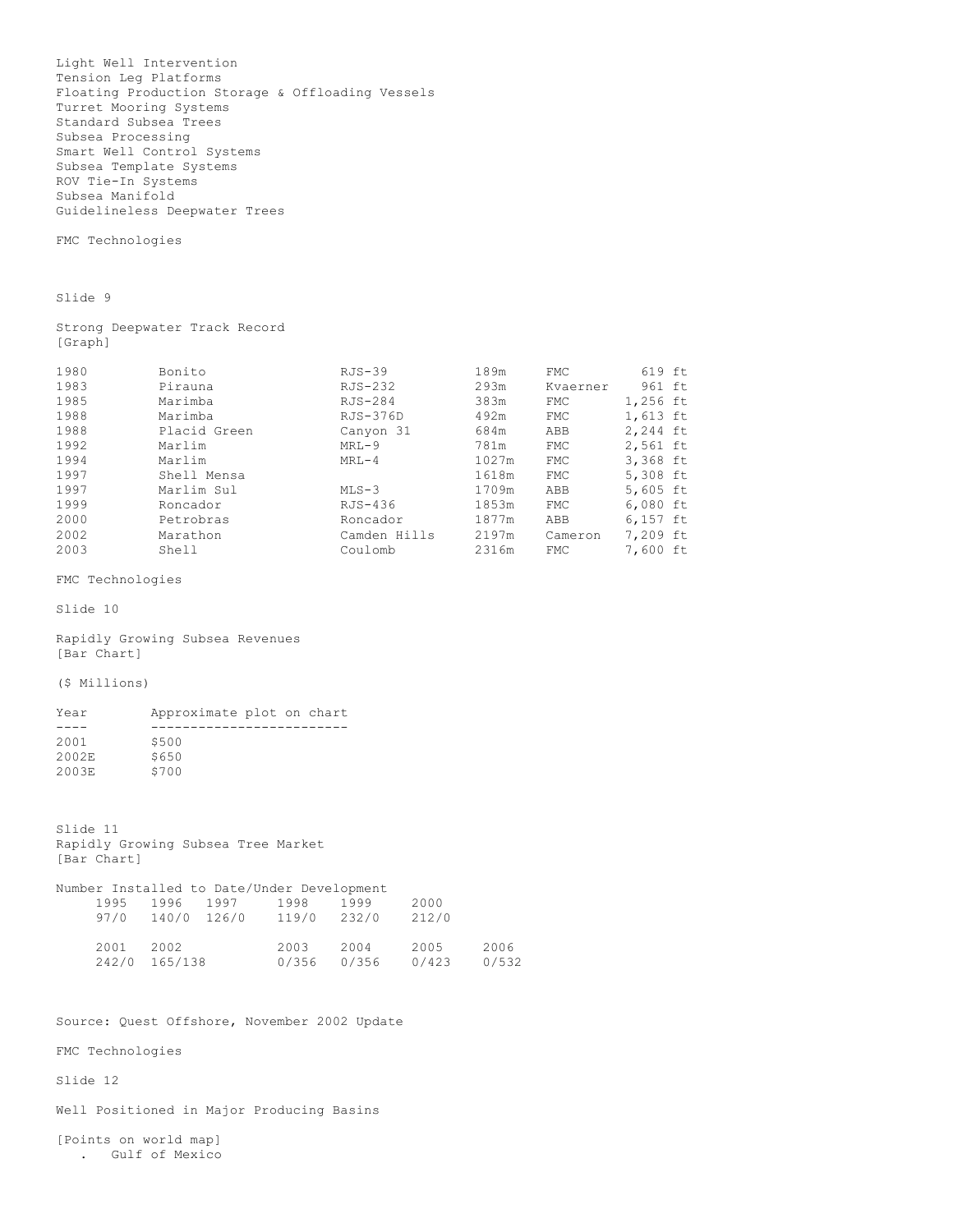. Brazil

- . North Sea
- . W. Africa

FMC Technologies

Slide 13 Deepwater Gulf of Mexico FMC Technologies Highlights . Alliance with BP, Shell and others . Current major projects: - BP Thunder Horse & Atlantis - Shell Nakika, Llano, Princess, Mensa & Habanero - Kerr McGee Gunnison, Navajo & Red Hawk Gulf of Mexico [shown on map] Gulf of Mexico Deepwater Capex 2003 to 2006 (\$15B) [Pie Chart]  $BP$  25% ExxonMobil 10% Shell 19% Kerr McGee 5%<br>Marathon 2% Marathon 2%<br>Chevron Texaco 6% Chevron Texaco 6%<br>
TotalFinaElf 5% TotalFinaElf 5%<br>All Others 28% All Others Source: Douglas Westwood Ltd. FMC Technologies Slide 14 Offshore Brazil FMC Technologies Highlights . Petrobras key projects - Albacora, Marimba & Marlim . Well positioned, with multinationals moving into the basin . MODEC JV - project manager on Shell's Bijupira & Salema Brazil [Shown on map] Brazil Deepwater Capex 2003 to 2006 (\$11B) [Pie Chart] Agip  $2\frac{8}{8}$ <br>BP  $3\frac{8}{8}$  $3%$ <br> $3%$ <br> $3%$ Amerada Hess Chevron Texaco 3%<br>El Paso 2% El Paso  $2\frac{8}{8}$ <br>
Devon  $2\frac{8}{8}$ <br>
ExxonMobil  $2\frac{8}{8}$ <br>
Kerr McGee  $2\frac{8}{8}$ Devon ExxonMobil 2% Kerr McGee 2%<br>Shell 7% Shell 7%<br>TotalFinaElf 7% TotalFinaElf 3% Unocal 2%<br>
Petrobras 2% 70% Petrobras Source: Douglas Westwood Ltd., Brazil Energy FMC Technologies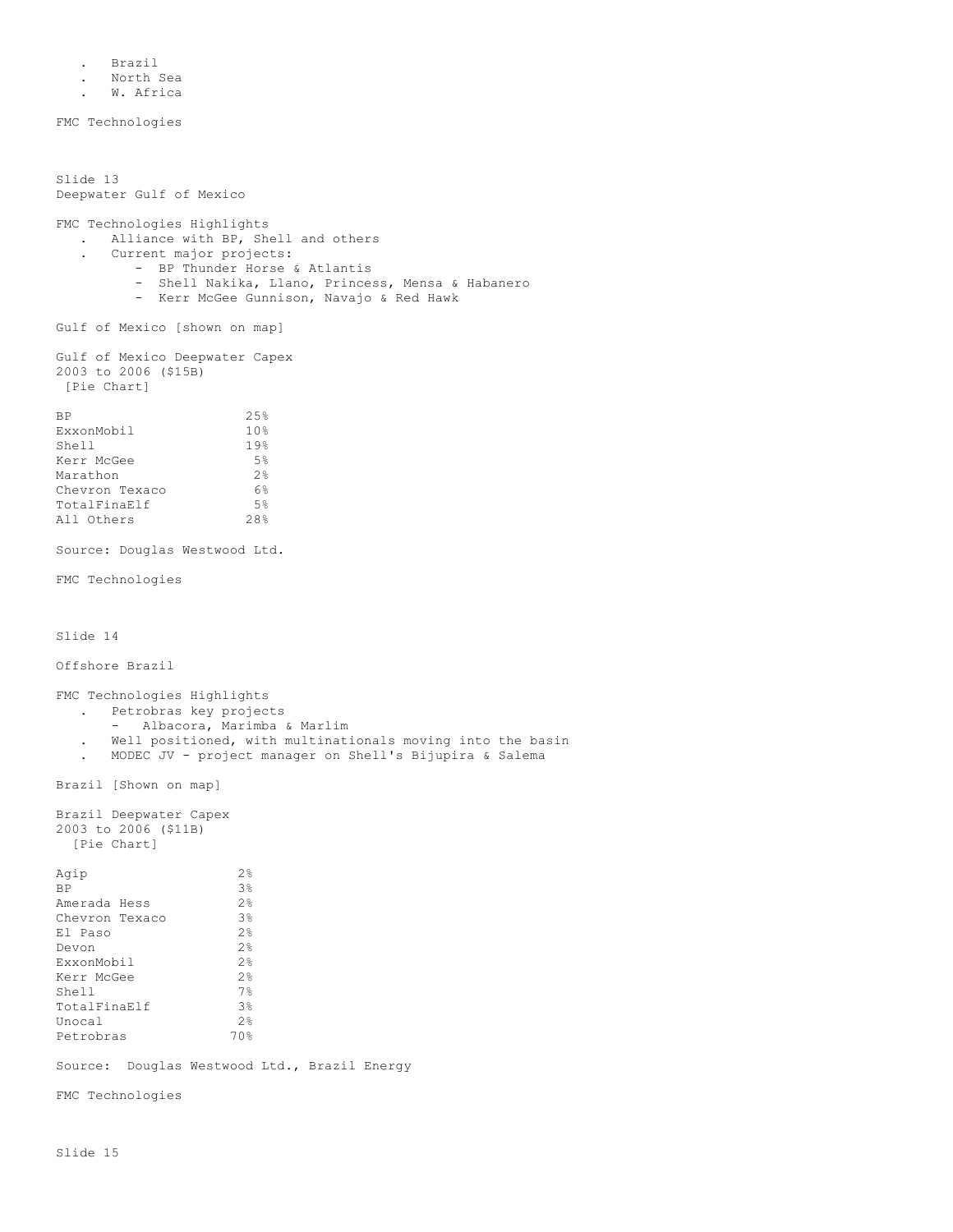## Offshore West Africa

FMC Technologies Highlights . Major supplier to TotalFinaElf, ExxonMobil, Statoil & Agip . Bases in Angola, Congo, Equatorial Guinea & Nigeria . Current major projects . TFE Girassol, Jasmine . ExxonMobil Zafiro . ESSO Chad (FSO offshore Cameroon) . Agip Okono West Africa [Shown on map] W. Africa Deepwater Capex 2003 to 2006 (\$16B) [Pie Chart]  $BP$  3% Chevron Texaco 17%<br>
Shell 9%<br>
Amerada Hess 4% Shell Amerada Hess 4%<br>ExxonMobil 23% ExxonMobil Statoil 3%<br>TotalFinaElf 41% TotalFinaElf 41% Source: Douglas Westwood Ltd. FMC Technologies Slide 16 Offshore North Sea FMC Technologies Highlights . Alliances with Norsk Hydro and Statoil . Expanding focus on maintenance and modification services . Current major projects - Statoil Alpha North - Norsk Hydro Fram West, Vale & Vigdis Central - TotalFinaElf Otter & Skirne/Byggve North Sea [Shown on map] North Sea Capex 2003 to 2006 (\$12B) [Pie Chart] ExxonMobil 8%<br>Statoil 25% Statoil Norsk Hydro 24% BP 15%<br>Royal Dutch-Shell 9%<br>TotalFinal-Elf 4% Royal Dutch-Shell TotalFinal-Elf 4%<br>Others 15% Others Source: Douglas Westwood Ltd., FMC Technologies, Inc. Estimates FMC Technologies Slide 17 Well Positioned with the Major Subsea Players Subsea Completions by Operation 2002 to 2008 [Bar Graph] Installations ----------------- [approximate plot point on graph]

TotalFinaElf\* 455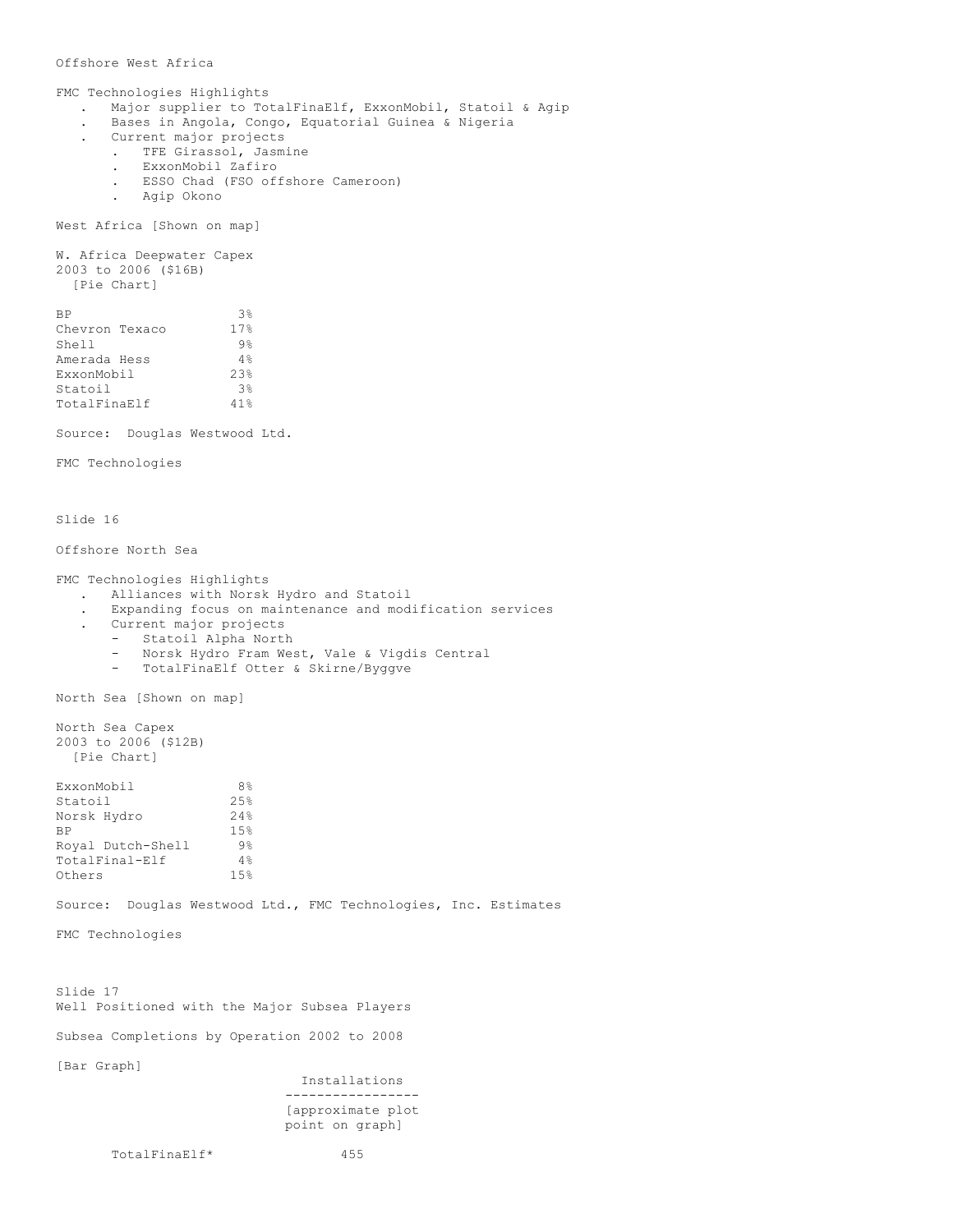| Petrobras*         | 399 |
|--------------------|-----|
| ExxonMobil*        | 304 |
| $BP*$              | 275 |
| Royal Dutch/Shell* | 243 |
| Norsk Hydro*       | 136 |
| Statoil*           | 122 |
| Chevron Texaco     | 121 |
| Conoco/Phillips*   | 87  |
| Unocal $*$         | 76  |
| Amerada Hess       | 63  |
| Kerr-McGee*        | 55  |
| Wapet              | 54  |
| Marathon Oil       | 52  |
| BHP Billiton       | 51  |
| Agip*              | 46  |
| Murphy Oil         | 38  |
| Sakhalin Coop      | 34  |
| British Gas        | 33  |
| Woodside*          | 31  |
| Anadarko*          | 30  |
| INPEX              | 20  |
| Husky Oil          | 18  |
| PetroCanada*       | 16  |
| Samedan Oil        | 16  |
|                    |     |

\*Predominantly FTI accounts

Source: Quest Offshore

FMC Technologies

Slide 18 2002 Earnings Expected to Increase By 16% (Pro Forma Earnings Per Share Data) Unaudited

[Bar Chart]

FMC Technologies

Slide 19 Strong cash flow has reduced debt [Bar chart]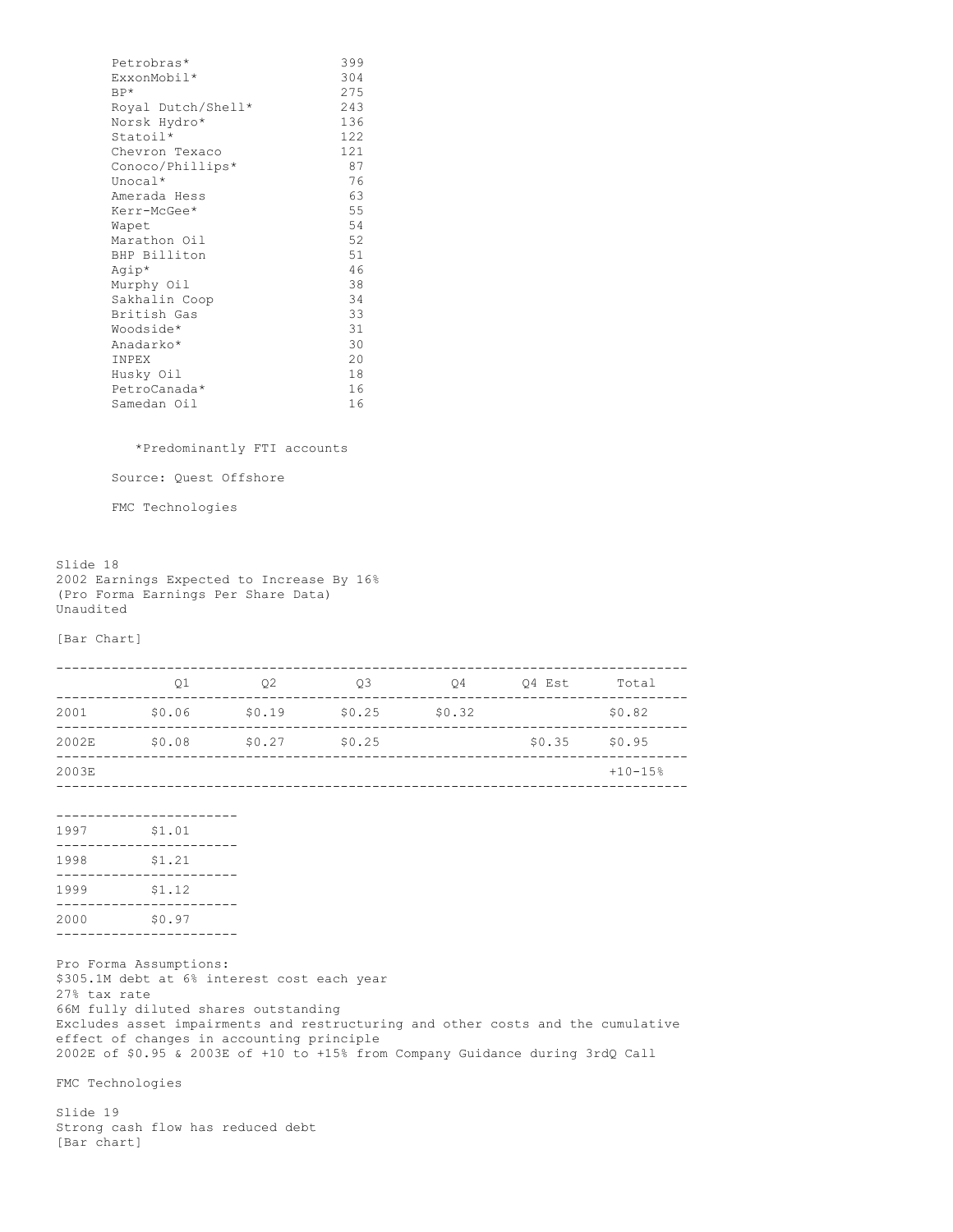| Date           | Debt Net<br>of Cash | Synthetic<br>Leases | Total |
|----------------|---------------------|---------------------|-------|
| $01 - 01 - 01$ | \$301               | \$69                | \$370 |
| $12 - 31 - 01$ | \$245               | \$66                | \$311 |
| $9 - 30 - 02$  | \$231               | \$37                | \$268 |

FMC Technologies

Slide 20 Focused on Returns

[Bar Chart]

| Return on Capital | 2000               | 2001 - 2001 - 2002 12:00 | 2002E                | 2003E           |
|-------------------|--------------------|--------------------------|----------------------|-----------------|
| Low               | 7%                 | $6\%$                    | $5\%$                | 6%              |
| Median            | 8 <sup>°</sup>     | 12%                      | 9%                   | 12 <sup>8</sup> |
| High              |                    |                          | $11\%$ $17\%$ $11\%$ | 1.5%            |
| FT T              |                    |                          | $13\%$ $14\%$ $15\%$ | 16%             |
|                   |                    |                          |                      |                 |
|                   | 2001 ROC Breakdown |                          |                      |                 |

| N.I.% of Sales | % Sales/ACE |
|----------------|-------------|
| 6.8%           | 95%         |
| 7.5%           | 141%        |
| 5.1%           | 332%        |
| 3.5%           | 403%        |
|                |             |

Data Set -------- Baker Hughes

Dril-Quip Cooper Cameron Halliburton Schlumberger Smith International Varco International Weatherford International

- . Capital Employed is total assets less non-debt current liabilities less minority interest less goodwill and intangibles
- . Un-levered Net Income adjusted to exclude special & one time charges
- . Year 2002E and 2003E Net Income based on First Call Estimate \* Common
- shares outstanding, except FTI which is company guidance
- . Sources: Compustat, First Call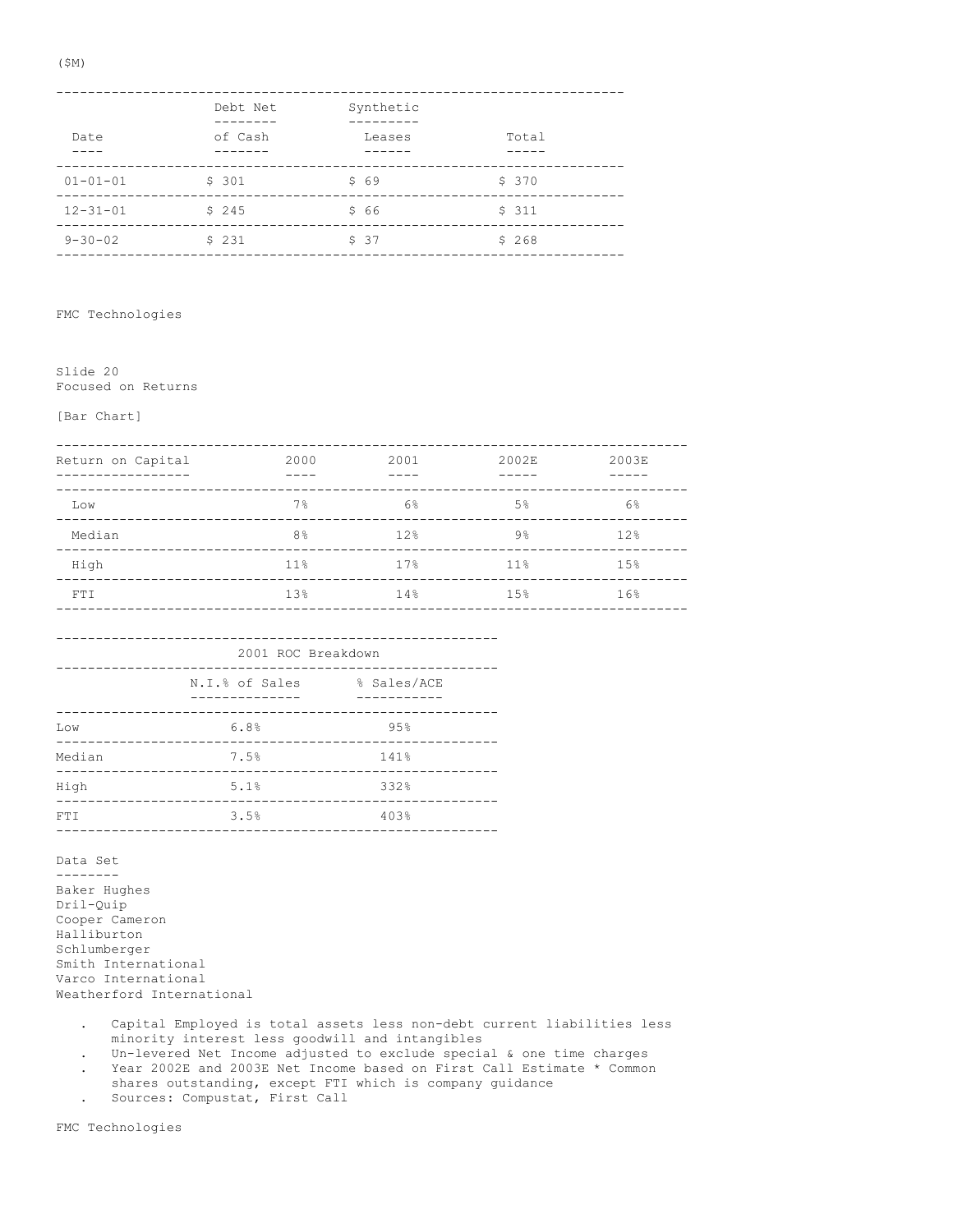### Slide 21 Backlog Remains Around \$1B \$Μ

|          | Energy<br>Systems | FoodTech | Airport<br>Systems |
|----------|-------------------|----------|--------------------|
| $Jun-00$ | \$490             | \$117    | \$122              |
| $Jul-00$ | \$485             | \$112    | \$127              |
| $Aug-00$ | \$477             | \$99     | \$125              |
| $Sep-00$ | \$480             | \$90     | \$138              |
| $Oct-00$ | \$458             | \$94     | \$136              |
| $Nov-00$ | \$439             | \$106    | \$130              |
| $Dec-00$ | \$425             | \$89     | \$128              |
| $Jan-01$ | \$446             | \$118    | \$163              |
| $Feb-01$ | \$479             | \$132    | $$165$             |
| $Mar-01$ | \$549             | \$129    | \$158              |
| $Apr-01$ | \$520             | \$132    | \$176              |
| $May-01$ | \$595             | \$127    | \$167              |
| $Jun-01$ | \$635             | \$117    | \$154              |
| $Jul-01$ | \$655             | \$121    | \$151              |
| $Aug-01$ | \$649             | \$118    | \$141              |
| $Sep-01$ | \$668             | \$117    | \$130              |
| $Oct-01$ | \$633             | \$137    | \$148              |
| $Nov-01$ | \$617             | \$145    | \$179              |
| $Dec-01$ | \$676             | \$121    | \$163              |
| $Jan-02$ | \$671             | \$144    | \$158              |
| $Feb-02$ | \$678             | \$165    | \$146              |
| Mar-uz   | Ş774              | ATPT     | うしすく               |
| $Apr-02$ | \$761             | \$175    | \$129              |
| $May-02$ | \$730             | \$161    | \$128              |
| $Jun-02$ | \$781             | \$134    | \$125              |
| $Jul-02$ | \$783             | \$127    | \$120              |
| $Aug-02$ | \$747             | \$112    | \$105              |
| $Sep-02$ | \$763             | \$106    | \$106              |

FMC Technologies

Slide 22

FMC Technologies

[Photo of equipment]